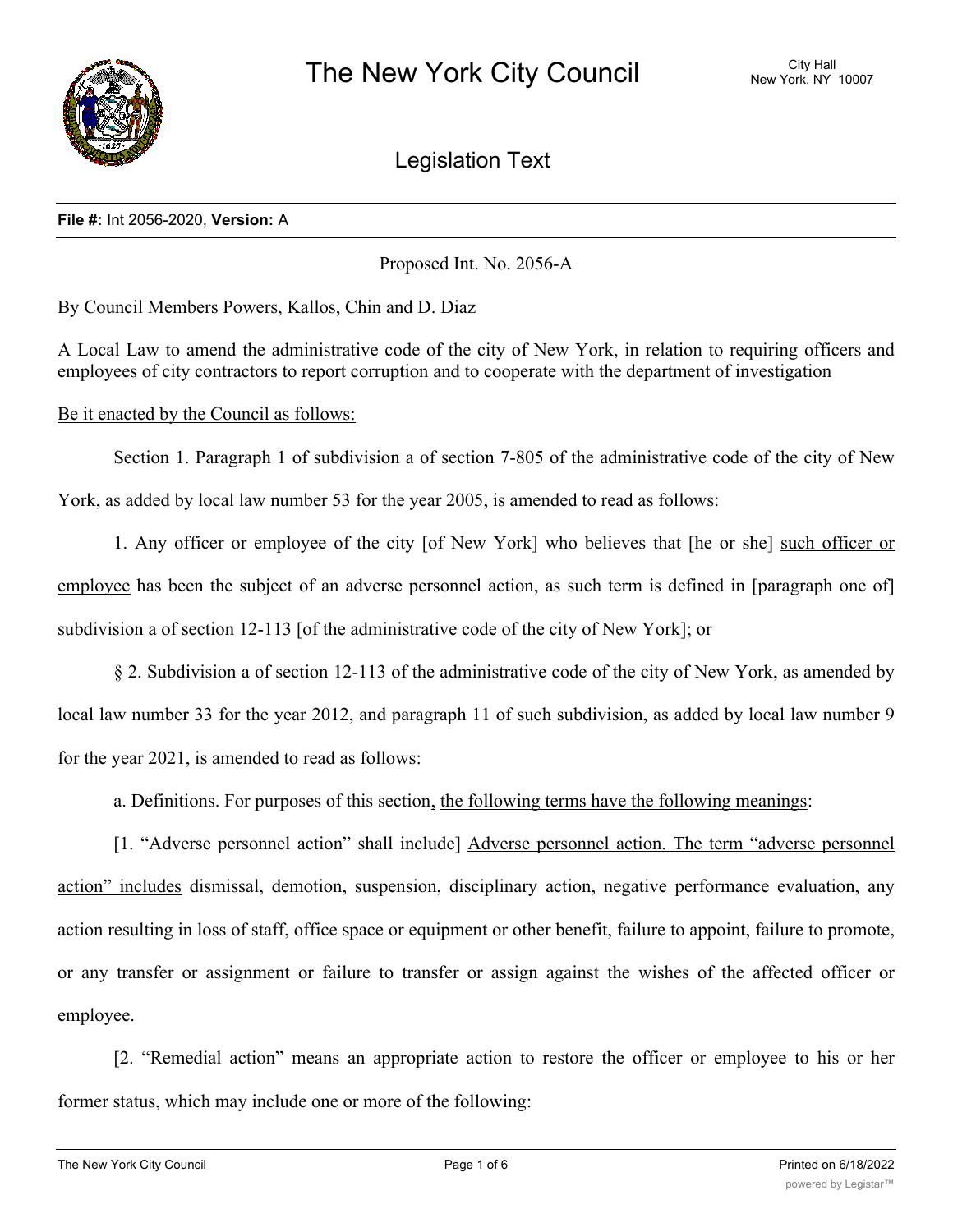(i) reinstatement of the officer or employee to a position the same as or comparable to the position the officer or employee held or would have held if not for the adverse personnel action, or, as appropriate, to an equivalent position;

(ii) reinstatement of full seniority rights;

(iii) payment of lost compensation; and

(iv) other measures necessary to address the effects of the adverse personnel action.

3. "Commissioner" shall mean the commissioner of investigation.

4. "Child" shall mean] Child. The term "child" means any person under the age of [nineteen] 19, or any person ages [nineteen]  $\frac{19}{9}$  through [twenty-one]  $\frac{21}{9}$  if such person receives instruction pursuant to an individualized education plan.

Commissioner. The term "commissioner" means the commissioner of investigation.

[5. "Educational welfare" shall mean any aspect of a child's education or educational environment that significantly impacts upon such child's ability to receive appropriate instruction, as mandated by any relevant law, rule, regulation or sound educational practice.

6. "Superior officer" shall mean an agency head, deputy agency head or other person designated by the head of the agency to receive a report pursuant to this section, who is employed in the agency in which the conduct described in such report occurred.

7. "Contract" shall mean] Contract. The term "contract" means any written agreement, purchase order or instrument having a value in excess of [one hundred thousand dollars] \$100,000 pursuant to which a contracting agency is committed to expend or does expend funds in return for work, labor, services, supplies, equipment, materials, or any combination of the foregoing, and [shall include] includes a subcontract between a covered contractor and a covered subcontractor. Such term [shall] does not include contracts or subcontracts resulting from emergency procurements or that are government-to-government procurements.

[8. "Contracting agency" shall mean] Contracting agency. The term "contracting agency" means a city,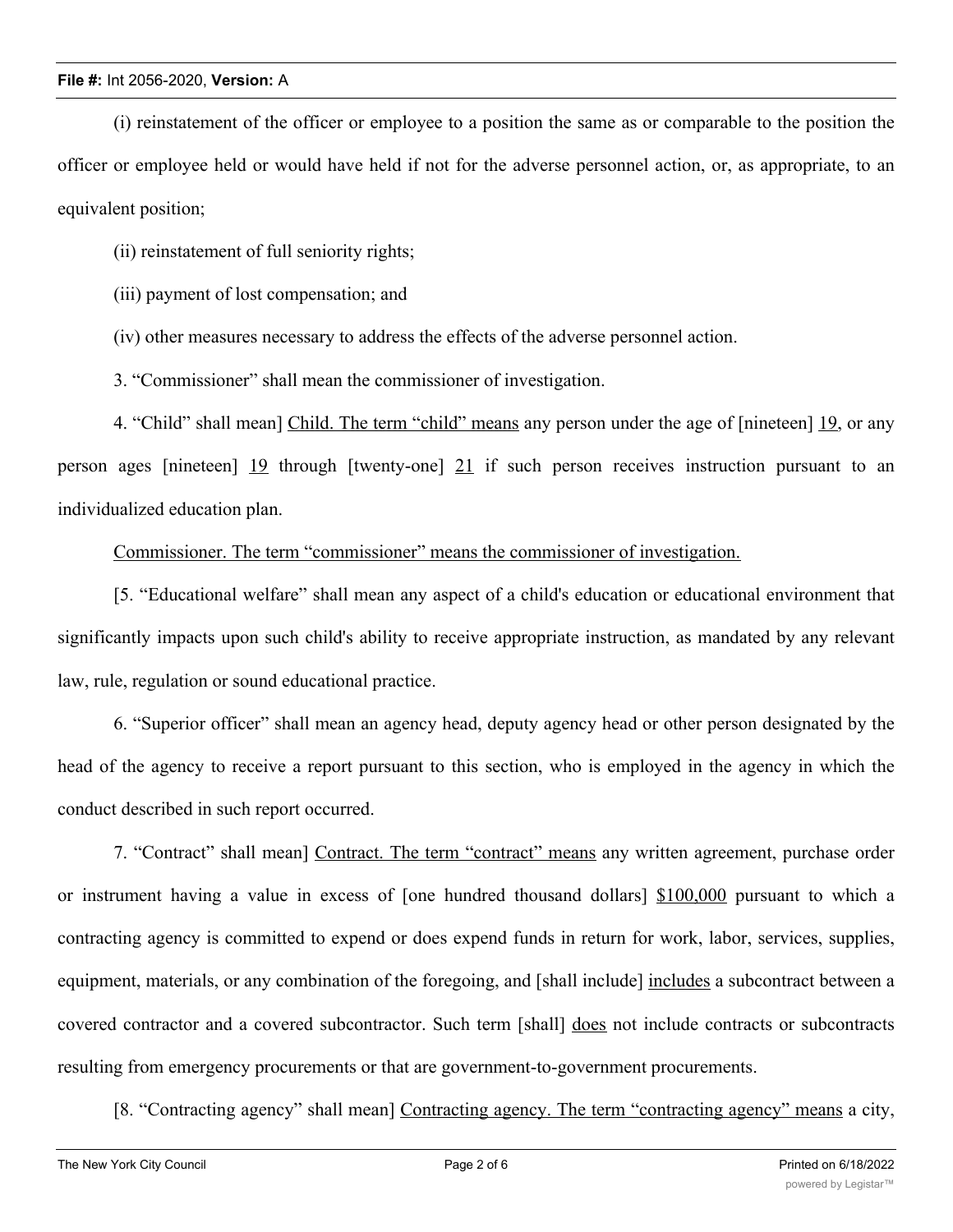county, borough, or other office, position, administration, department, division, bureau, board or commission, or a corporation, institution or agency of government, the expenses of which are paid in whole or in part from the city treasury.

[9. "Covered contractor" shall mean] Covered contractor. The term "covered contractor" means a person or business entity who is a party or a proposed party to a contract with a contracting agency valued in excess of [one hundred thousand dollars] \$100,000, and the term "covered subcontractor" [shall mean] means a person or entity who is a party or a proposed party to a contract with a covered contractor valued in excess of [one hundred thousand dollars] \$100,000.

Educational welfare. The term "educational welfare" means any aspect of a child's education or educational environment that significantly impacts upon such child's ability to receive appropriate instruction, as mandated by any relevant law, rule, regulation or sound educational practice.

[10. "Officers or employees of an agency of the city" shall be deemed to include] Officers or employees of an agency of the city. The term "officers or employees of an agency of the city" is deemed to include officers or employees of local development corporations or other not-for-profit corporations that are parties to contracts with contracting agencies and the governing boards of which include city officials acting in their official capacity or appointees of city officials. Such officers and employees [shall not be] are not deemed to be officers or employees of a covered contractor or covered subcontractor.

[11. "Special commissioner of investigation" shall mean the position of deputy commissioner of investigation for the city school district of the city of New York, as established by mayoral executive order number 11 for the year 1990, as amended, or any success or to the duties of such officer.

Remedial action. The term "remedial action" means an appropriate action to restore the officer or employee to the former status of such officer or employee, which may include one or more of the following:

1. Reinstatement of the officer or employee to a position the same as or comparable to the position the officer or employee held or would have held if not for the adverse personnel action or, as appropriate, to an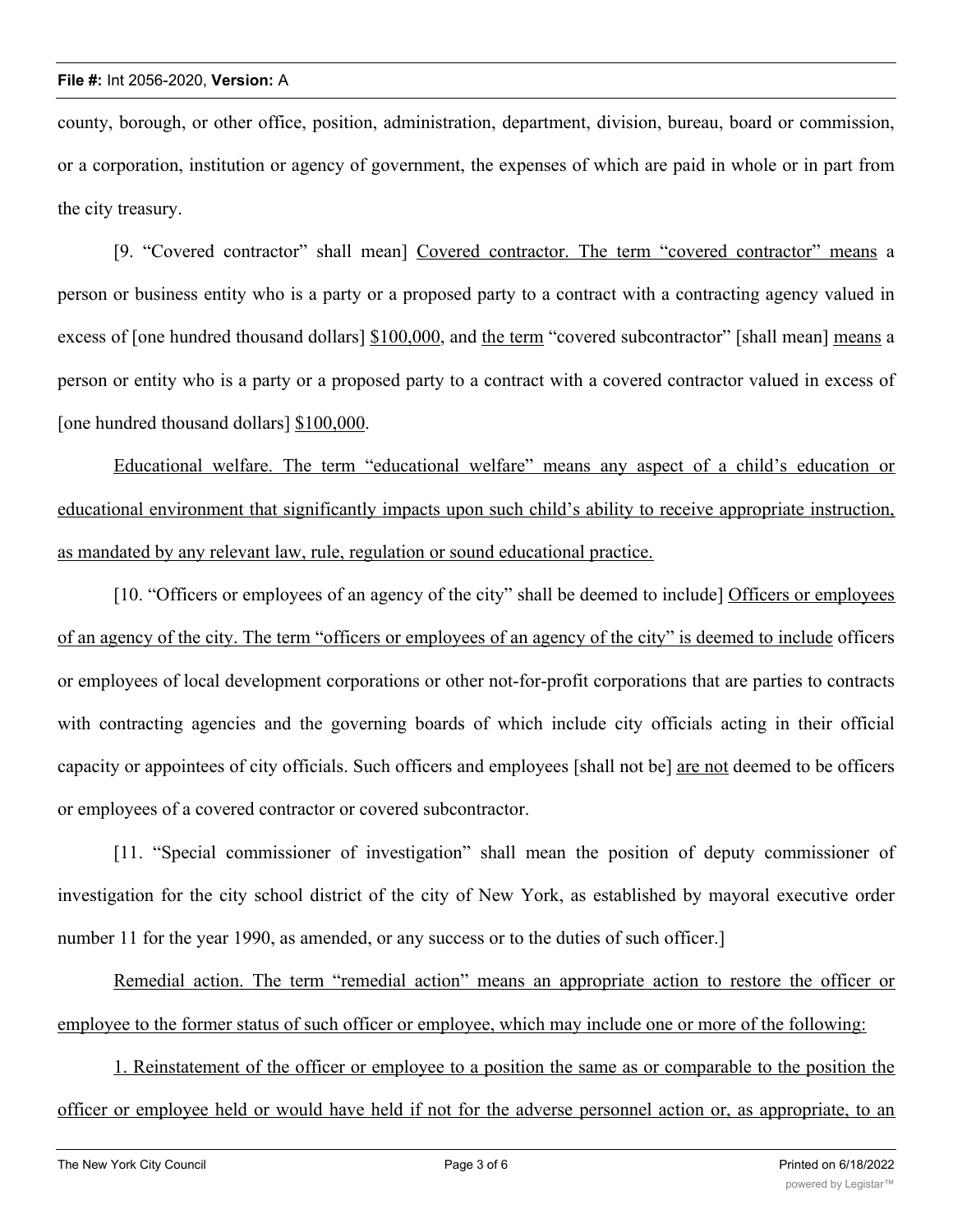equivalent position;

2. Reinstatement of full seniority rights;

3. Payment of lost compensation; and

4. Other measures necessary to address the effects of the adverse personnel action.

Special commissioner of investigation. The term "special commissioner of investigation" means the position of deputy commissioner of investigation for the city school district of the city of New York, as established by mayoral executive order number 11 for the year 1990, as amended, or any successor to the duties of such officer.

Superior officer. The term "superior officer" means an agency head, deputy agency head or other person designated by the head of the agency to receive a report pursuant to this section, who is employed in the agency in which the conduct described in such report occurred.

§ 3. Paragraphs 2, 3 and 4 of subdivision b of section 12-113 of the administrative code of the city of New York, as amended by local law number 9 for the year 2021, are amended to read as follows:

2. (a) Every officer and employee of a covered contractor or covered subcontractor shall without undue delay report any information concerning conduct which such officer or employee knows or reasonably believes to involve corruption, criminal activity, conflict of interest, gross mismanagement or abuse of authority by any officer or employee of such contractor or subcontractor, which concerns a contract with a contracting agency, (i) to the commissioner, (ii) to a council member, the public advocate, the comptroller, the special commissioner of investigation, the city chief procurement officer, the agency chief contracting officer, or the agency head or commissioner of the contracting agency.

(b) Every officer and employee of a covered contractor or covered subcontractor shall cooperate fully with any investigation or inquiry conducted by the commissioner or special commissioner of investigation which concerns a contract with a contracting agency.

(c) No officer or employee of a covered contractor or covered subcontractor shall take an adverse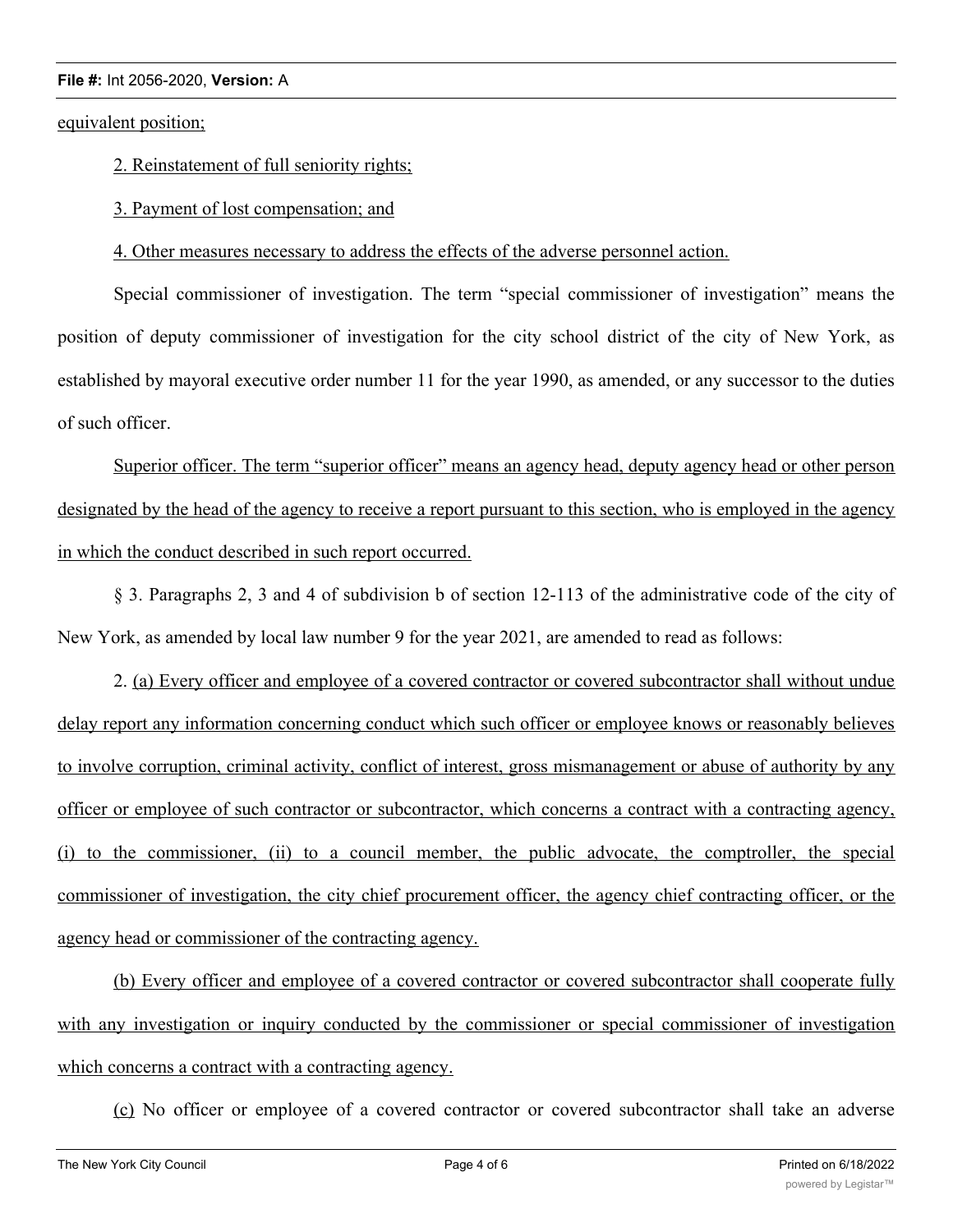personnel action with respect to another officer or employee of such contractor or subcontractor in retaliation for such officer or employee making a report of information concerning conduct which such officer or employee knows or reasonably believes to involve corruption, criminal activity, conflict of interest, gross mismanagement or abuse of authority by any officer or employee of such contractor or subcontractor, which concerns a contract with a contacting agency, to the commissioner, a council member, the public advocate, the comptroller, the special commissioner of investigation, the city chief procurement officer, the agency chief contracting officer, or the agency head or commissioner of the contracting agency. Such report shall be referred to the commissioner unless such conduct is within the jurisdiction of the special commissioner of investigation, in which case such report shall be referred to the special commissioner.

3. Every contract or subcontract in excess of [one hundred thousand dollars] \$100,000 shall contain a provision detailing the provisions of paragraph [two] 2 of this subdivision and of paragraph [two] 2 of subdivision e of this section. If a contracting agency determines that there has been a violation of subparagraphs (a) and (b) of paragraph 2 of this subdivision, including, but not limited to, the knowing failure to report information or interference with, or obstruction of, an investigation conducted by the commissioner, such contracting agency shall take such action as it deems appropriate and consistent with the remedies available under the contract or subcontract.

4. Upon request, the commissioner, council member, public advocate, comptroller, special commissioner of investigation [or], corporation counsel, city chief procurement officer, agency chief contracting officer or agency head or commissioner of the contracting agency receiving the report of [alleged adverse personnel action] information concerning conduct that an officer or employee referenced in this subdivision knows or reasonably believes to involve corruption, criminal activity, conflict of interest, gross mismanagement or abuse of authority shall make reasonable efforts to protect the anonymity and confidentiality of the officer or employee making such report.

§ 4. Subdivision c of section 12-113 of the administrative code of the city of New York is amended by